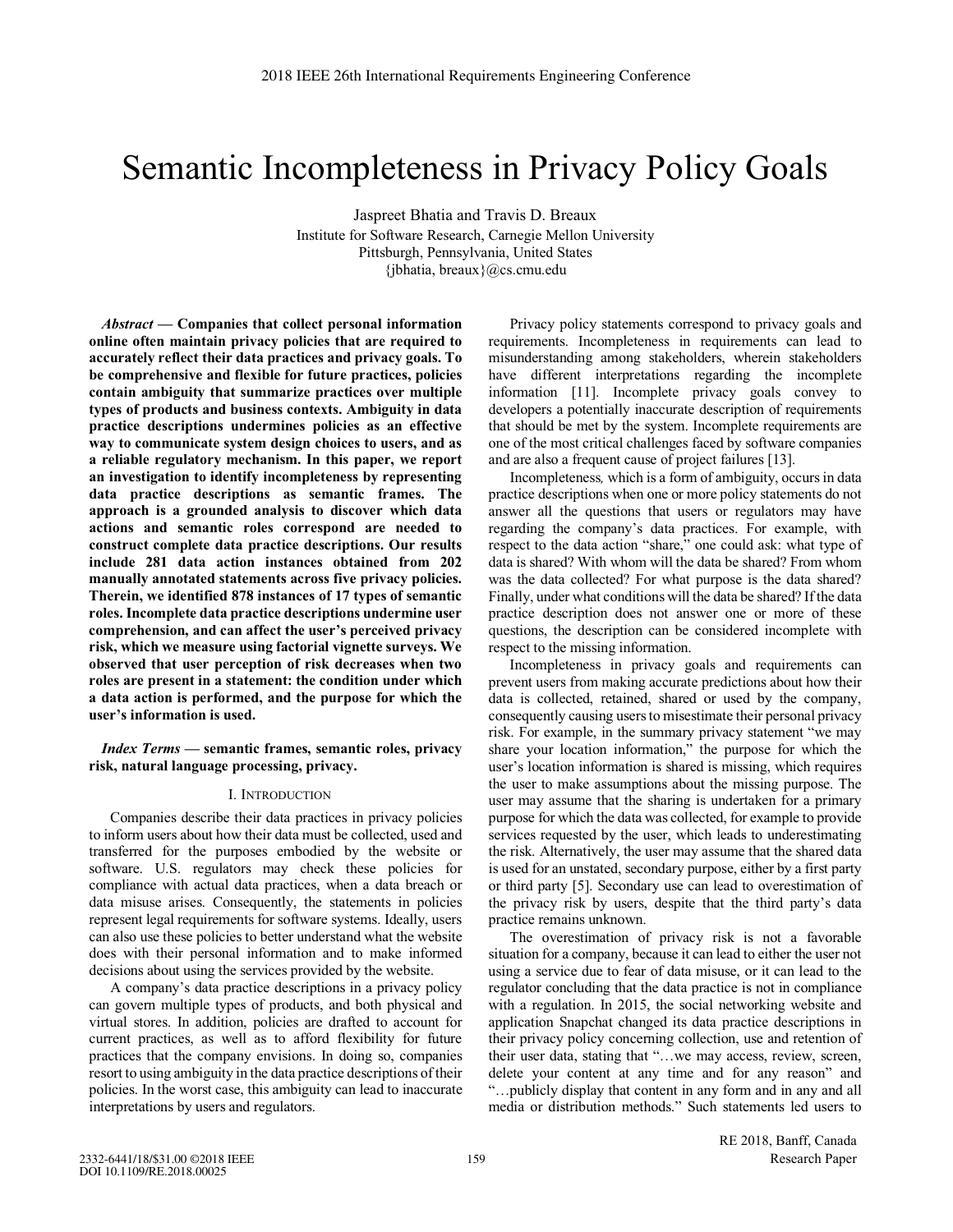worry about the ways in which their information could be collected, retained and used, since the policy was extremely permissive. This led some users to report that they had deleted their accounts<sup>1</sup>. In another incident, Google was warned by European regulators about vagueness in their policy concerning data retention practices and about not showing a commitment towards the European Data Protection Directive<sup>2</sup>. Therefore, companies should identify when a data practice is incomplete and take corrective measures to improve the description.

In this paper, we identify incompleteness by representing a data practice description (a data action) as a *semantic frame*. We construct these frames by identifying relevant questions for each data action, which we call *semantic roles* associated with the action. We propose to develop a network of semantic frames to determine the roles that are expected to complete a data practice description. In so doing, we aim to understand how roles contribute context for an action, and how policy authors choose roles when expressing privacy policies. For example, the following JCPenny privacy policy statement is annotated for semantic roles that describe the data action *collect* in Figure 1. The condition on the action collect is "when you interact with JC Penny", the object is "information," the source of the information is "you," and the purpose of collection is "to provide you services."



This paper is organized as follows: in Section II, we review background and related work; in Section III, we describe our approach towards building semantic frames for data practices, and our grounded analysis results; in Section IV, we present the design of user studies to measure the perceived privacy risk due to incomplete data practice descriptions and the study results; in Section V, we report the threats to validity, and in Section VI, we discuss our research questions in light of our results and future work.

## II. BACKGROUND AND RELATED WORK

We now review background and prior work related to semantic frames and roles in natural language, semantic frame representations for requirements, and privacy risk.

We identify incompleteness in data practices by determining which of the expected roles for a data action are missing values in data practice statements. In order to determine the expected roles that will help us better understand a data action, we need to answer questions associated with that action, such as *who performs the action* and *on what data the action was performed*, among other questions [19]. The answers to these questions can

 $\overline{a}$ 

be expressed in many different ways in a statement. For example, consider the following data practice statements:

- We collect user information.
- The user information is logged by us.
- We gather information about our users.
- The user provides us with their information.

While the above statements use different action words such as *collect, log, gather,* and *provide*, and have different syntax, they have similar meaning, which is that the user information is collected by the website. One representation that permits comparison among these statements is called semantic roles [19]. Roles are considered shallow representations, because they rely only on the relationship between a given word or role value and other clauses in the statement, and not among all the words in the statement. Using semantic roles, we represent the fact that there is a *collection* action taking place, the action is being performed by the subject, *the website company*, and the object of the action is the *user information*. Semantic roles represent the relationship of the different clauses in the statement to the main action, like the subject and object [19]. The context of a data action can be expressed using different semantic roles, such as agent (who initiates and performs an action), patient (what undergoes the action and changes its state), instrument (used to carry out the action), source (where the action originated), among other roles [17].

Semantic roles that are used to describe a data action can be represented together in a knowledge representation technique known as *frames*. Minsky describes a frame as a data structure that is used to represent a stereotyped situation, such as being in a certain kind of living room [23]. Each frame is associated with *slots* or semantic roles, which are filled by *fillers* or semantic role values in specific contexts, and which help readers understand a situation in question. The values for these semantic roles can be atomic values, procedures, or pointers to other frames [23]. Frames can be used to represent knowledge in a succinct manner and to reason in an efficient way [14].

According to Fillmore's frame semantics, the meaning of a word cannot be understood in isolation, but in conjunction with the information that relates to it [18]. For example, the word "share" can be understood when we have knowledge about who is sharing, what is being shared, and with whom it is being shared. Fillmore's frame semantics are implemented in the FrameNet project [4]. The FrameNet corpus contains manually annotated, general purpose semantic frames for the English language, with semantic roles specific to a frame. The *frames* are evoked by *lexical units* which are lemmas and their part of speech. The semantic roles associated with each frame are also known as *frame elements*, which provide information about the frame. Consider the following example from the FrameNet database:

# Abby bought a car from Robin.

In this statement, the *frame* "commerce\_buy" is evoked by the *lexical unit* "bought (buy.verb)". The *frame elements* of this frame instantiated in this statement are: *buyer* (Abby), *goods* (a

<sup>&</sup>lt;sup>1</sup> Sally French, "Snapchat's new 'scary' privacy policy has left users outraged," Market Watch, 2 November 2015. http://www.marketwatch.com/story/ snapchats-new-scary-privacy-policy-has-left-users-outraged-2015-10-29

<sup>&</sup>lt;sup>2</sup> Zack Whittaker, "Google must review privacy policy, EU data regulators rule," ZDNet, 16 October 2012. http://www.zdnet.com/article/google-mustreview-privacy-policy-eu-data-regulators-rule/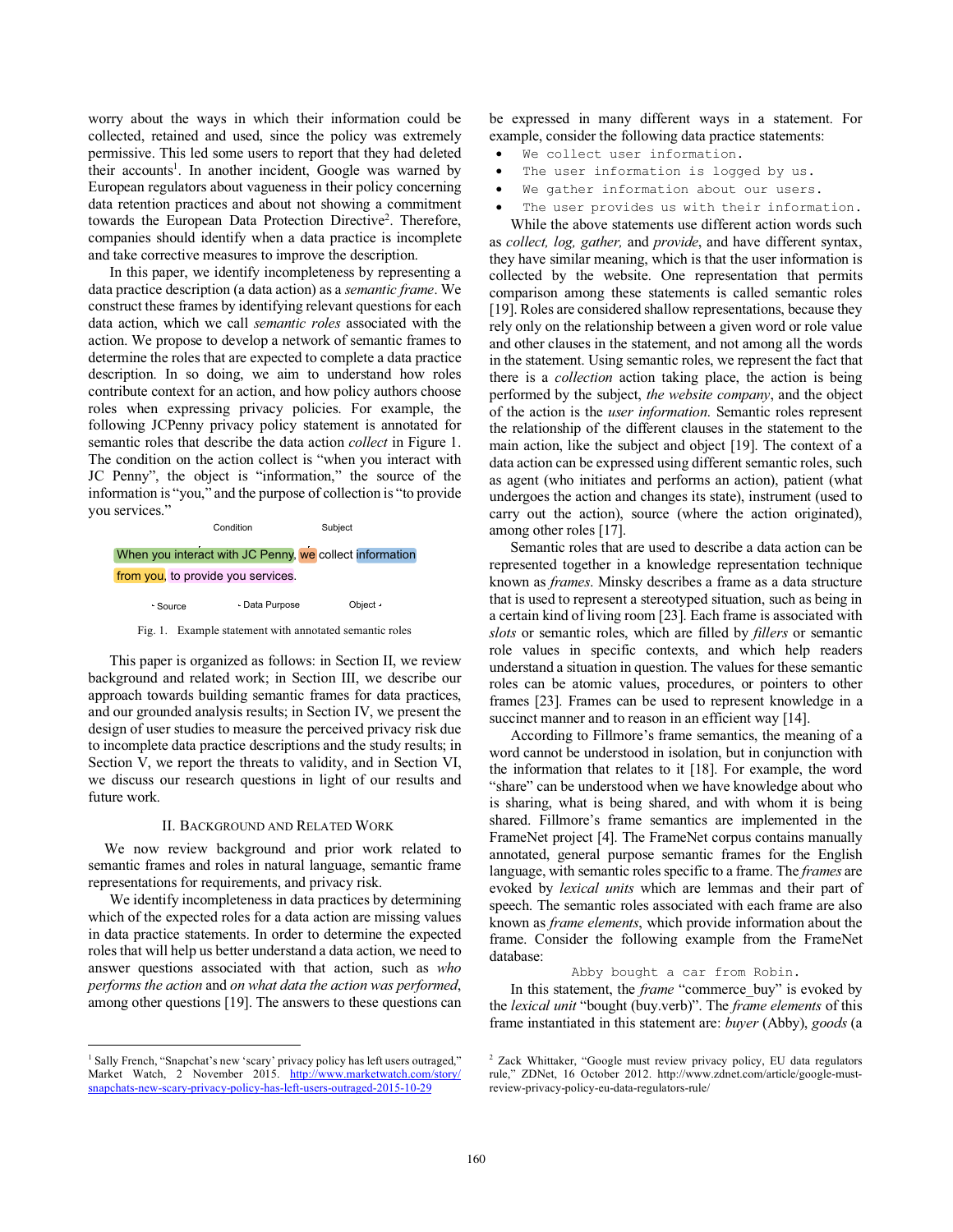car), *seller* (robin). Similar to FrameNet our frames are evoked by different categories of data actions, which represent a situation where the user's information is being acted upon by a company. We employ semantic roles that are specific to each such frame, and are instantiated when that frame is evoked. The FrameNet resource has been used for automatic semantic role labelling [12, 25]. Das et al. report an F1 score of 61.4 and 68.49 for frame identification and semantic role value identification respectively for SemEval 2007 data, and F1 score of 80.3 and 79.9 for frame identification and role value identification respectively on the FrameNet 1.5 release [12]. Semantic role labelling has been used for improving applications such as question-answering [20], recognizing textual entailment [8], information extraction [28] and in requirements engineering, to extract information from software requirements specifications [32].

In this paper, we identify the expected semantic roles for a given frame, and consequently determine when the information provided is incomplete, by identifying roles that are missing values in a given data practice statement. Our analysis in this study is limited to the contextual information provided in a single statement and we do not combine contextual information from multiple statements. Because incomplete information prevents users from having control over their information and knowing when an entity has access to their information, it can also affect a user's perception of their privacy [2]. In addition, incompleteness prevents users from knowing the potential consequences of such disclosures. Tsai et al. found that users took privacy information into consideration while making decisions about using the services of an online website and were willing to pay to protect their privacy [29]. These findings make it important to identify the privacy risk perceived by a user due to incomplete information. Furthermore, websites can provide more complete information about their data practices to help users make better decisions about using the services provided by the website.

# III. SEMANTIC ROLE REPRESENTATION AND **INCOMPLETENESS**

Our research questions are as follows:

- **RQ1**. What are the different semantic roles associated with different categories of data actions?
- **RQ2**. What are the variations in the values of the different semantic roles?
- **RQ3**. What are the different lexical and syntactic triggers that indicate semantic role values?
- **RQ4**. How does the presence or absence of semantic roles and their values affect the user's perception of privacy risk?

To answer the first three research questions, we manually annotated semantic roles in five privacy policies. We chose a convenience sample of five policies from the shopping domain (see Table I), wherein the companies maintain both online and "brick-and-mortar" stores.

TABLE I. PRIVACY POLICY DATASET FOR SEMANTIC FRAME STUDY

| <b>Company Name</b> | <b>Last Updated</b> |
|---------------------|---------------------|
| Barnes and Noble    | 08/05/2016          |
| Costco              | 12/31/2013          |
| <b>JC</b> Penny     | 09/01/2016          |
| Lowes               | 08/20/2015          |
| Overstock           | 06/20/2017          |

# *A. Annotating and Extracting Semantic Roles*

The first three research questions concern the different semantic roles and their variations across different data actions, and the lexical and syntactic triggers that indicate semantic role values. We annotated the policies in Table I using content analysis, in which an analyst assigns codes to text from a coding frame [26]. Each coded text fragment represents an instance of the code, after which the analyst can review the coded items for insight into the phenomena of interest. Our analysis is limited to statements about collection, retention, usage, and transfer of personal information, which were first studied by Antón and Earp in their seminal paper on privacy goal mining [3].

We prepare the policies for annotation by removing section headers and boilerplate language, and itemizing the policy into individual statements. In each statement, we identify the main data action and categorize the statement into one of five categories: *collection, retention, usage, transfer* and *other*. We only analyze the statements which belong to the first four categories, excluding *others*. Statements that belong to the *others* category are of the following kind, shown with examples from the policy named in parentheses:

- *Definitions* (Costco): "Personal information is information that identifies an individual or that can be reasonably associated with a specific person or entity, such as a name, contact information, Internet (IP) address and information about an individual's purchases and online shopping."
- *User actions* (Barnes and Noble): "You may also access, correct or change the personal information in your community profile(s) on SparkNotes.com at any time, except to change your username."
- *Scope of the privacy policy* (Lowes): "This Privacy Statement applies to the US practices of Lowe's Companies, Inc. and its US operating subsidiaries and affiliates except as outlined below."
- *Customer relations* (Overstock): "If you have questions about your order, you should direct them to us and not to the Vendor."

Next, we use the frame-based markup developed by Breaux and Antón to identify semantic roles associated with different data actions [9]. The tool allows us to use first cycle coding [26] and to segment the statement by identifying the phrases that correspond to roles, while accounting for variability in the statement due to logical conjunctions and disjunctions. The markup is then parsed to generate lists of roles based on each action and syntactic cue, which we discuss later. Consider the following example, which annotated statement using the tool and which is from the Lowes privacy policy:

[[This information] may be used {to [provide a better-tailored shopping experience]}, |and {for [<market research, | data analytics, | and system administration> purposes]}.]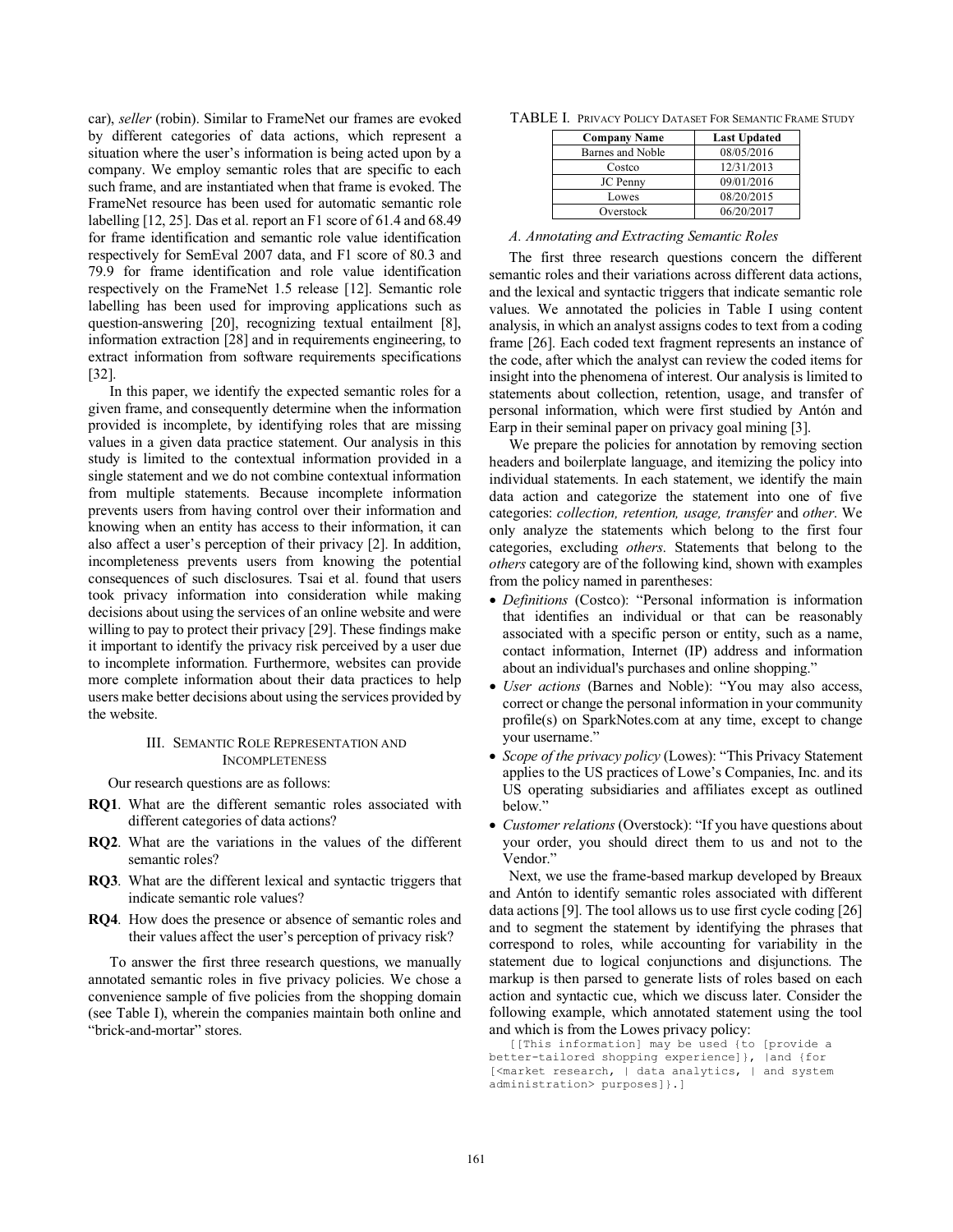The guidelines we use to annotate the statements are as follows:

- *Square brackets* are used to denote role fillers that are required to make the statement grammatically correct. For example, in the statement above, the object [this information] is required.
- *Curly brackets* are used to denote clauses that can be removed, which typically correspond to optional roles. For example, {to …} and {for…} curly-bracketed clauses in the statement above can be removed and the sentence would still be grammatically correct; however, if the words "to" and "for" are present, then the nested role values within the square brackets would be required for the statement to make grammatical sense. For instance, in the statement above, if we remove the roles in the "to" and "for" patterns, the statement would become: "This information may be used." Each statement is enclosed in a square bracket to demarcate sentence boundaries.
- *Angular brackets* are used when a phrase or clause contains alternative sub-clauses among which at most one sub-clause is needed to produce a grammatically correct sentence. For example, the phrase "and for" above applies to all phrases inside the angular brackets.

After annotation, we code the extracted phrases in curly brackets using open coding [26] to assign semantic role names to these phrases. Example annotation-coded pairs are as follows:

- [this information]: object
- {to [provide a better-tailored shopping experience]}: data purpose
- {for [<market research, | data analytics, | and system administration> purposes]}: data purposes

In this statement, the lexical and syntactic patterns to [value] where *value* is "provide a better-tailored shopping experience*,*" and for [value] where *value* is "market research, data analytics, and system administration purposes" are used to specify the data purpose role.

In order to identify the variations in semantic role values (RQ2), we begin with the coded roles values produced by applying the above method, and then we use open coding [26] to categorize the role values for the *condition, source* and *target* roles into different categories. Bhatia & Breaux categorized the purpose role values for the same policies in a prior study [7]. We answer research question RQ3, "what are the different lexical and syntactic triggers that indicate semantic role values?" by extracting all lexical and syntactic patterns from the five annotated policies using the frame-based markup tool [9]. Next, we analyze the results to determine how the same pattern, when used with different data actions, indicates different semantic roles and how different patterns lead to the same semantic role.

# *B. Semantic Roles Content Analysis Results*

In this section, we describe the results to answer RQ1-RQ3. The first research question RQ1 concerns the identification of different semantic roles associated with different categories of data actions. We identified a total of 17 unique semantic roles across the five policies and across the four categories of data actions. The most frequent semantic roles are defined as follows, with the question answered in parentheses (see Appendix A for the complete list of semantic roles):

- *Subject*: The entity which acts on the information. (Who is performing the data action?)
- *Object*: The data on which the action is being performed. The values of this role were information types in our study. (What is being acted upon?)
- *Purpose*: The goal or justification for which the action is performed. (Why is the information being acted upon?)
- *Condition*: The states or events under which the data action will be performed on the information. (When will the data action be performed?)
- *Source*: The provider of the information in a collection action. (From whom is the information collected?)
- *Target*: The recipient of the information in the transfer action. (Who is the data being transferred to?)

Table II presents the frequency of semantic role values for each data action category, across all five policies shown in Table I (see Appendix B for policy wise frequency). Note that some actions have multiple instances of the same semantic role attached to them.

TABLE II. FREQUENCY OF SEMANTIC ROLE VALUES ACROSS DATA ACTION CATEGORIES

| <b>Semantic Role</b>                 | Collect        | Retain         | Use            | <b>Transfer</b> |
|--------------------------------------|----------------|----------------|----------------|-----------------|
| <b>Total Actions</b>                 | 90             | 19             | 85             | 87              |
| action location                      | $\Omega$       | 1              | 3              | 1               |
| comparison                           | $\theta$       | $\theta$       | 1              | $\theta$        |
| condition                            | 36             | 7              | 10             | 49              |
| constraint                           | 3              |                | 3              | $\overline{2}$  |
| duration                             | $\theta$       |                | $\mathbf{0}$   | $\mathbf{0}$    |
| exception                            | $\theta$       |                | $\mathbf{0}$   | 3               |
| hypernymy                            | $\overline{7}$ |                | $\mathbf{0}$   | 1               |
| instrument                           | 5              | $\theta$       | $\theta$       | $\overline{2}$  |
| negation                             | 6              |                | $\overline{4}$ | 9               |
| object                               | 90             | 19             | 85             | 86              |
| purpose                              | 14             | 5              | 69             | 10              |
| retention location                   | $\theta$       | $\overline{2}$ | $\theta$       | $\theta$        |
| retention property                   | $\theta$       | $\overline{c}$ | $\theta$       | $\theta$        |
| source                               | 30             | $\theta$       | 1              | $\theta$        |
| subject                              | 85             | 13             | 73             | 74              |
| target                               | $\overline{c}$ | $\theta$       | $\theta$       | 55              |
| time of action                       | $\overline{2}$ | 1              | $\theta$       | $\overline{c}$  |
| Total no. of<br>semantic role values | 280            | 55             | 249            | 294             |

In Table II, we observe that all of the collection, retention and usage actions have the object role attached, whereas one of the transfer actions is missing the object role in the Costco privacy policy. In our privacy surveys (see Section IV.B), we observe that the participants were the least willing to share their information for transfer actions, and not clearly specifying what information is transferred can further increase the perceived risk.

In our dataset, 94.4% of collection actions have the subject role attached, followed by usage actions which have the subject role attached 85.9%, and transfer actions which have the subject role attached 85.1%. Only 68.4% of retention actions have an attached subject role. The transfer actions have the condition role attached 55.2% of the time, which was followed by collection and retention actions that have the condition role 40% and 36.8%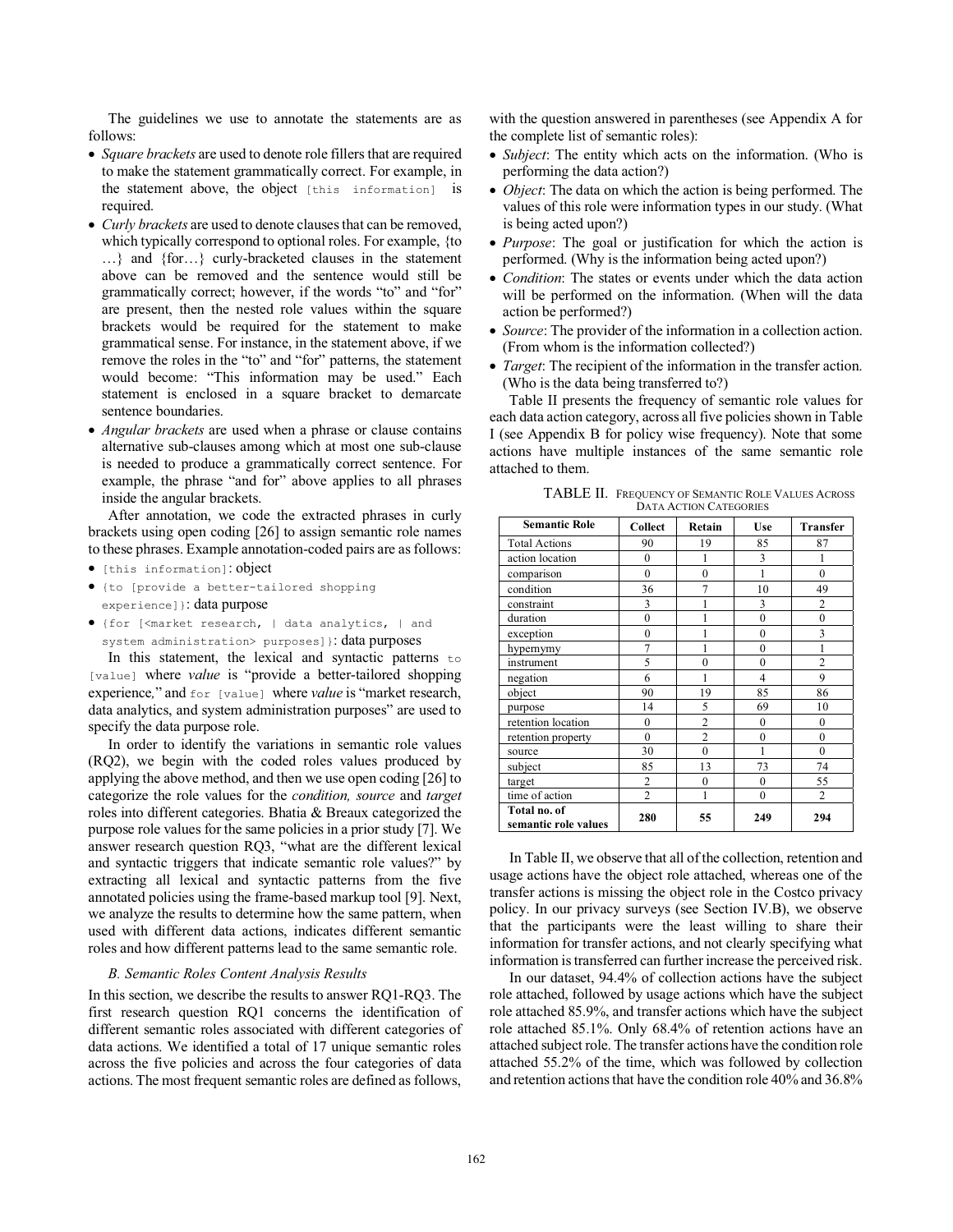of the time, respectively. Only 11.8% of the usage actions have the condition role. A large number of usage actions (81.2%) have the purpose role, whereas only a small number of retention  $(26.3\%)$ , transfer  $(12.6\%)$  and collection  $(15.6\%)$  actions have the purpose role attached. We further observe that different action words are used to describe data practices belonging to the same data action category. For example, the action words *log, submit, gather,* and *collect* are all used to describe *collection* practices. The action word *log* is often used when the data collection is implicit, or automated, and occurs when the user is browsing or using the website. For example, in the statement, "Like most web sites, our servers log your IP address, the URL from which you accessed our site, your browser type, and the date and time of your purchases and other activities." The action word *submit*, however, is often used when the user submits their information to the website, for example, "When you place an international order, you will submit personal information (e.g. your name, email address, billing address, and shipping address) and other order-related information to JCPenny through and to servers located in the United States." This can include the user's name, address, and payment details, in contrast to logged information that includes IP address and browser type. Thus, different action words depict subtle differences in which objects are associated and expected, despite being within the same broader category. In Section III.B.1 through III.B.3 below, we describe the results from open coding [26] the role values for condition, source and target roles to answer the second research question (RQ2) which concerns the variations in semantic role values. Bhatia and Breaux previously analyzed the role values for purposes in privacy policies, thus we did not include this role in our analysis [7].

*1) Categories of Values for Condition Role* 

We identified 102 instances of the condition role across the five policies. The condition categories are as follows:

- *First party action*: The data action is conditioned on an action performed by the website company itself.
- *Legal*: The data action is performed, if it is required by law.
- *Merger*: The data action is performed, if the company is part of a merger or acquisition.
- *Scope*: The data action performed is limited by practices described in the privacy policy.
- *Third party action*: The data action is performed in response to an action performed by a third party.
- *User action*: The data action is conditioned on an action performed by the user, or a property that the user possesses.

Table III presents the condition role categories with examples and frequency across all five policies.

*2) Categories of Values for Source Role* 

The source role describes the information provider. We identified 31 source role instances across all five policies, which were categorized using open coding as follows:

- *Technology*: The source of collected information is a device or technology.
- *Third party*: The information about the user is collected from a third-party.
- *User*: The information is collected from the user.

• *Vague*: The source of information is present, but unclear.

Table IV presents the source categories with examples and their frequency across the five policies in our dataset.

|  | <b>TABLE III. CONDITION CATEGORIES</b> |
|--|----------------------------------------|
|--|----------------------------------------|

| н носы нь совонов санзовые |                                                                                                                                              |         |  |
|----------------------------|----------------------------------------------------------------------------------------------------------------------------------------------|---------|--|
| Category                   | <b>Examples</b>                                                                                                                              | % Freq. |  |
| first party<br>action      | only if we identify a biometric match to our data-<br>base of known shoplifters, in the receipt of auto-<br>matically collected information  | 12.9%   |  |
| legal                      | if we believe we are required to do so by law, or<br>legal process, as we deem appropriate in response<br>to requests by government agencies | 5.9%    |  |
| merger                     | as part of any merger or sale of company assets<br>or acquisition, if some or all of our business as-<br>sets are sold or transferred        | 8.9%    |  |
| scope                      | as permitted by this privacy policy                                                                                                          | $1.0\%$ |  |
| third party                | if any of these service providers need access to<br>your personal information, when they no longer<br>need it                                | $2.0\%$ |  |
| user                       | if you choose to connect your mobile device to<br>the free in-store Wi-Fi available at Lowe's stores,<br>if you are under 18                 | 61.4%   |  |
| vague                      | as necessary                                                                                                                                 | 7.9%    |  |

TABLE IV. SOURCE CATEGORIES

| Category    | <b>Example Role Values</b>                              | $%$ Freq. |
|-------------|---------------------------------------------------------|-----------|
| technology  | your computer and mobile device, third<br>party cookies | 22.6%     |
| third party | third party sources, public sources                     | 38.7%     |
| user        | you, children under the age of 13                       | 35.5%     |
| vague       | various sources                                         | $3.2\%$   |

The collection of information from technology, or from third parties is generally automated and the user may be unaware that the collection is taking place. In contrast, information collected from the user can be explicit collection, when the user provides their information to the company directly through a website.

*3) Categories of Values for Target Role* 

We identified 57 instances of the target role, which describes the information recipient in a transfer action, and categorized these instances as follows:

- *First party*: The information is transferred to the first party website company.
- *Third party*: The recipient of the information is a third party.
- *Location*: The target is the location where the information is being transferred.
- *Technology*: The information is being transferred to a technology.

• *Vague*: The target of the information is present, but unclear. Table V presents the target categories, examples, and

frequencies across the five policies in our dataset (see Table I).

TABLE V. TARGET CATEGORIES

| Category    | <b>Example Role Values</b>              | $%$ Freq. |
|-------------|-----------------------------------------|-----------|
| first party | JC Penny, us                            | $7.0\%$   |
| third party | third parties, issuer of the Mastercard | 80.7%     |
| location    | countries, globally                     | 3.5%      |
| technology  | servers, mobile devices                 | 5.3%      |
| vague       | others, anyone                          | $3.5\%$   |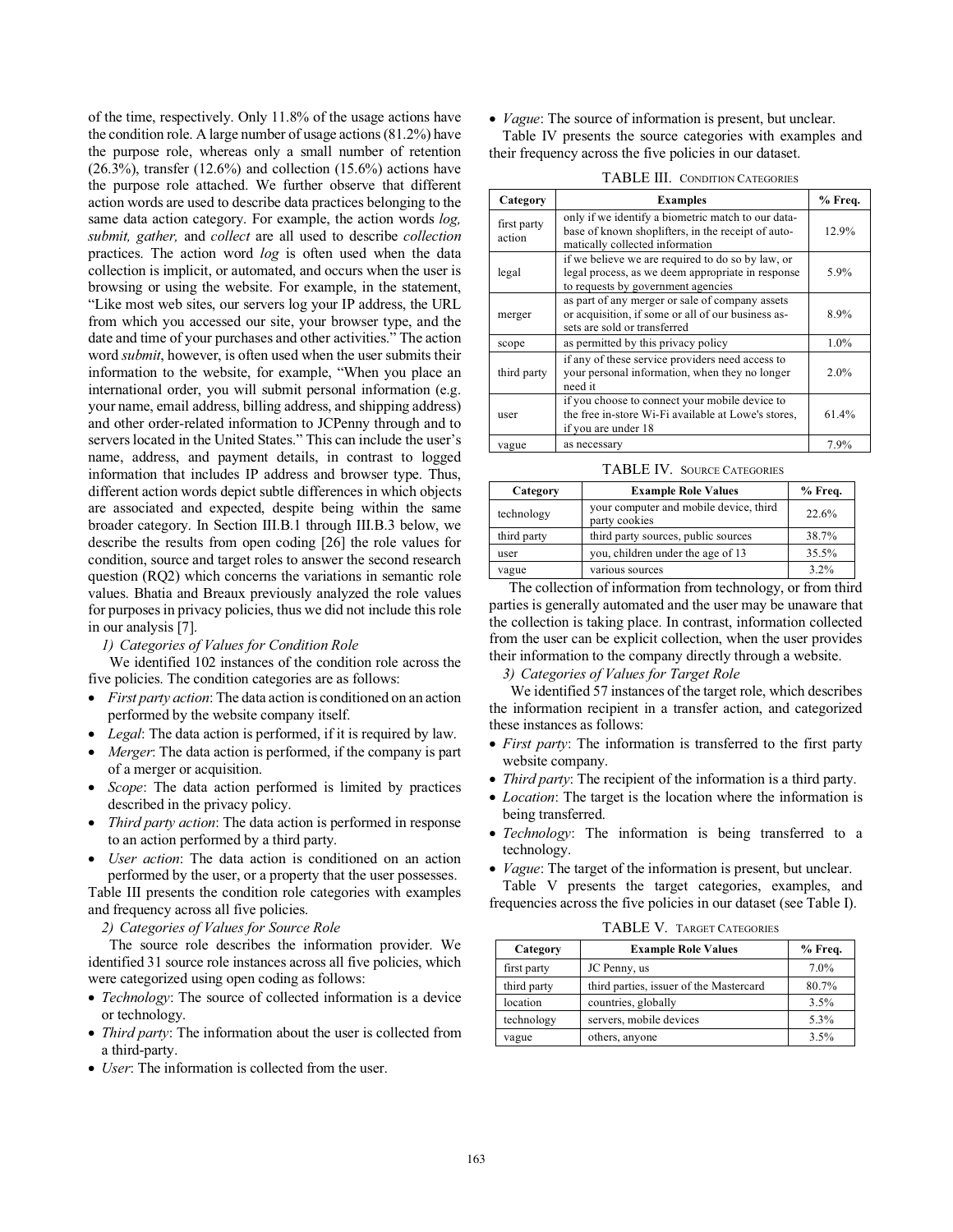Lexical and syntactic patterns are used to coordinate role values in a role phrase or clause. Lexical and syntactic patterns describe how keywords attach to different data actions, and as part of syntactically different statements, they specify similar or different semantic role values. To answer RQ3, we identified 49 patterns, with 380 instances across all five policies. Table VI presents the five most frequent patterns, with example consisting of the semantic role name, followed by a colon and an example role phrase from the policy. For each pattern, we also present the pattern frequency across the five policies.

| Pattern      | <b>Semantic Roles</b>                                                                                                   | %Freq. |
|--------------|-------------------------------------------------------------------------------------------------------------------------|--------|
| to [value]   | purpose: to provide location-based services,<br>target: to servers, object: to personally iden-<br>tifiable information | 28.4%  |
| if [value]   | condition: if Barnes and Noble becomes in-<br>volved in a merger                                                        | 8.2%   |
| with [value] | condition: with your consent, object: with<br>other information, target: with other compa-<br>nies                      | 7.9%   |
| when [value] | condition: when you interact with JC Pen-<br>ney                                                                        | 7.6%   |
| from [value] | source: from you, action location: from our<br>files                                                                    | 7.6%   |

TABLE VI. LEXICAL AND SYNTACTIC PATTERNS

We observe that the same lexical and syntactic pattern is used to specify different semantic roles, when attached to different data actions and across different statements. The semantics conveyed by these patterns changes when attached to different data actions and in different contexts. For example, the syntactic pattern with the keyword  $\text{to}[\text{value}]$  can be used to introduce different semantic roles in the context of different data actions: • to [data purpose]

"We will *store and use* this information to administer the programs and services in which you choose to participate, and as permitted by this Privacy Policy."

to [target]

"In addition, we *disclose* certain personal information to the issuer of the MasterCard in connection with the administration of the Barnes and Noble MasterCard program."

In addition, different syntactic patterns can be used to introduce the same semantic role. For example, the syntactic pattern if [value] and depending on [value] can be used to specify the condition role.

if [condition]

"If Barnes and Noble becomes involved in a merger, acquisition, restructuring, reorganization, or any form of … some or all of its assets personal information and your transaction history may be provided to the entities …"

depending on [condition]

"Depending on how you choose to interact with the Barnes and Noble enterprise we may collect personal information …"

In our dataset, we observed that although the patterns if[value] and depending on[value] both represent the role condition, they cannot be used interchangeably. This is because in our dataset the semantic role values that occur with  $if$  are specific and the values occurring with depending on are comparatively generic set of conditions, which can take one of many possible values.

Table VII presents the keywords for each of the most frequent roles across the five policies.

| TABLE VII. KEYWORDS USED TO SPECIFY DIFFERENT SEMANTIC |
|--------------------------------------------------------|
| <b>ROLE VALUES</b>                                     |

| Semantic role | <b>Keywords Used</b>                                                          |
|---------------|-------------------------------------------------------------------------------|
| Object        | along, in conjunction with, to, with                                          |
| Condition     | as, as part of, depending on, even if, if, in, when, with,<br>without, unless |
| Purpose       | in an effort to, for, to, that, so that                                       |
| Target        | between, to, with                                                             |
| Source        | across, from, through                                                         |

The pattern  $to$ [value] occurs 58 times with usage actions, and in 57/58 times, this pattern coincides with the purpose role. When the pattern is attached to transfer actions, it occurs 36 times and 31/36 times it coincides with a target role. Some of the patterns such as if[value]*,* depending on[value]*,* and when [value] are only used to specify the condition role.

## IV. SEMANTIC ROLES AND PRIVACY RISK

In this section, we describe the study designs and results for measuring the effect of semantic roles on privacy risk.

# *A. Privacy Risk Study Design*

Research question RQ4 asks, "how does the presence or absence of different semantic roles affect the user's perception of privacy risk?" Fischhoff et al. describe risk as the individual's willingness to participate in an activity [15]. To answer RQ4, we modified the empirical framework developed by Bhatia et al., which uses factorial vignette surveys and multilevel modeling to measure the change in perceived risk due to different factor levels [6]. The modifications include introducing factors that correspond to semantic roles, noting that some sentences will include these factors while others will exclude these factors. Multilevel modeling is a statistical regression model with parameters that account for multiple levels in datasets. In addition, the model limits the biased covariance estimates by assigning a random intercept for each subject [16].

In each vignette, we present participants with a scenario that consists of multiple factors, also called independent variables. In addition, the vignette consists of a risk likelihood level, and a risk acceptance scale [6]. The risk likelihood scale developed by Bhatia et al. is based on construal level theory, which shows that a privacy violation affecting *only one person in your family* is considered psychologically closer and more salient than *only one person in your country* [6, 30]. The privacy risk framework measures the privacy risk as the user's willingness to share their data, which is the dependent variable for the factorial vignette surveys, *willingness to share*(\$WtS), and is estimated from participant ratings on an eight-point, bipolar semantic scale, labeled at each anchor point: *1=Extremely Unwilling, 2=Very Unwilling, 3=Unwilling, 4=Somewhat Unwilling, 5=Somewhat Willing, 6=Willing, 7=Very Willing and 8=Extremely Willing*. In a post-test, participants answer demographic questions, including their gender, age range, education level, ethnicity and household income.

We conducted three studies to measure the effects of the presence or absence of different semantic roles on privacy risk.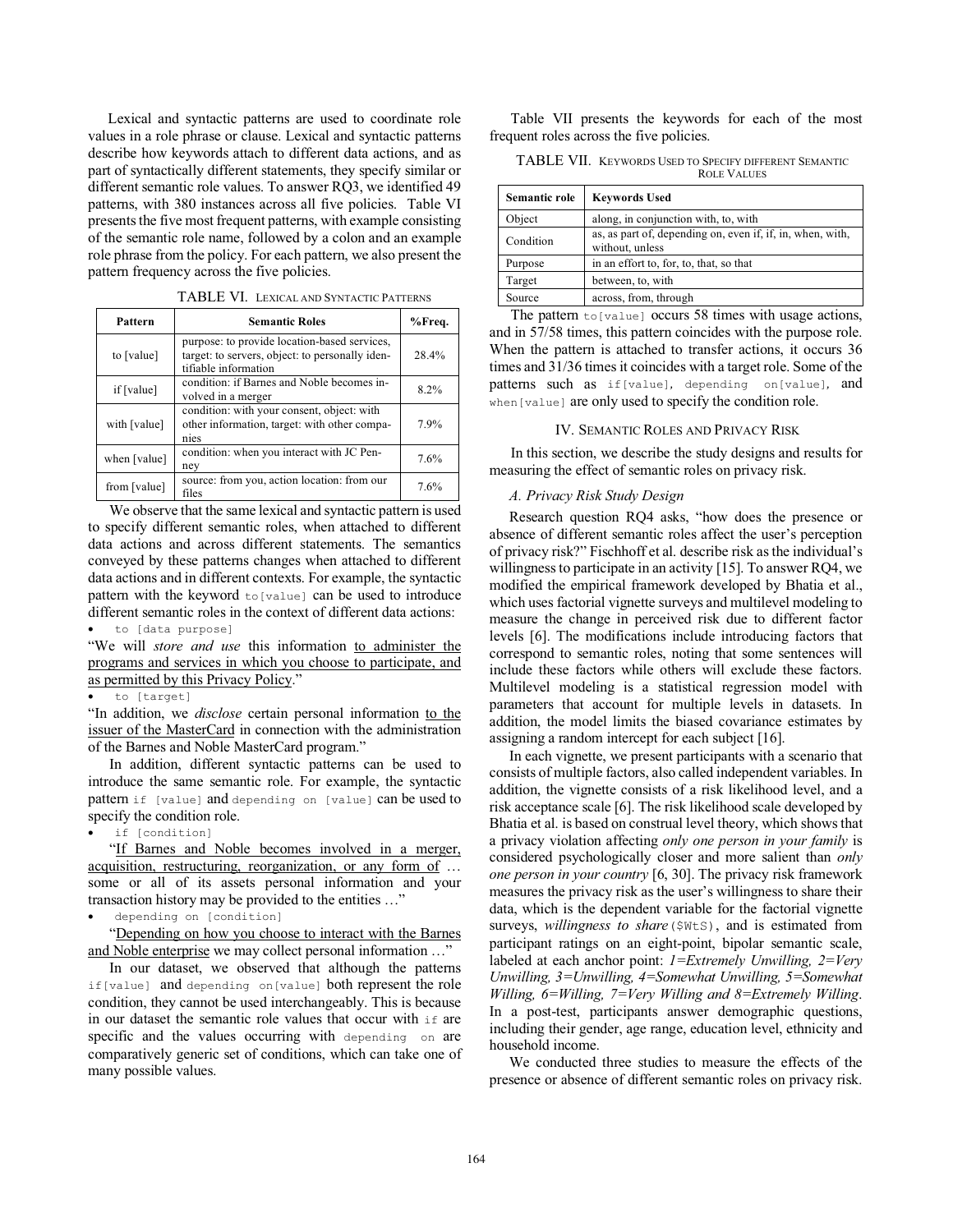The survey participants were recruited from Amazon Mechanical Turk, had completed ≥5000 Human Intelligence Tasks and had an approval rating of 97% or greater. The surveys were published on Survey Gizmo. We recruited 80 participants for each of the three surveys. Participants were allowed to take each survey only once, and the same participant was allowed to take all three surveys. The participants of the first survey were paid \$3 and those of the second and third survey were paid \$2.

We now describe privacy risk survey modifications.

*1) Semantic Roles and Privacy Risk* 

These studies aim to measure the effect of the presence or absence of different semantic roles across all four data action categories on the perceived privacy risk. To that end, we fixed the values of the *subject* role and *object* role to be "we," and "personal information," respectively. Table VIII presents the factors and corresponding factor level values. Figure 2 presents the factorial vignette survey text.

| Factors                                 | <b>Factor Level</b>                           |
|-----------------------------------------|-----------------------------------------------|
|                                         | only one person in your family                |
| Risk Likelihood                         | only one person in your workplace             |
| (SRL)                                   | only one person in your city                  |
| Between subject                         | only one person in your state                 |
|                                         | only one person in your country               |
| Data actions<br>(SDA)<br>Within subject | (C) Collection: collect                       |
|                                         | (R) Retention: retain                         |
|                                         | (U) Usage: use                                |
|                                         | (T) Transfer: share                           |
|                                         | (DP) Data Purpose: to provide you services    |
| Semantic Role<br>(SSR)                  | (Cond.) Condition: when you create an account |
| Within subject                          | with us                                       |
|                                         | (Source) Source: from you                     |

Please rate your willingness to share your personal information with a shopping website you regularly use, given the following benefits and risks of using that website.

**Benefits:** convenience, discounts and price comparisons, anonymous and discreet shopping, certainty that the product is available, wider product variety, and informative customer reviews

**Risks:** In the last 6 months, **\$RiskLikelihood** experienced a privacy violation while using this website.

When choosing your rating, given the above benefits and risks, also consider the following website's privacy policy statements. Website privacy policies are intended to protect your personal informati

| ,,,                      | <b>Extremely</b><br>Willing | Verv<br>Willing | Willing | Somewhat<br>Willing | Somewhat<br>Unwilling | $\cdots$ |
|--------------------------|-----------------------------|-----------------|---------|---------------------|-----------------------|----------|
| <b>SPolicy Statement</b> |                             |                 |         |                     |                       |          |

Fig. 2. Template used for vignette generation (fields with \$ sign are replaced with values selected from Table VIII and Table IX)

The baseline policy statement for our survey was "We \$DataAction your personal information," which includes the semantic roles *subject* and *object* associated with the data action. The policy statements \$Policy Statement for each of the four actions are generated by adding one or more of the semantic roles from Table VIII to the baseline statement. For this survey, we have three different semantic roles, and therefore a total of eight policy statements for each action including the baseline statement, with all combinations of one or more of the semantic roles. For example, the *collection* statement with the roles *data*  *purpose* and *condition* would be: "When you create an account with us, we collect your personal information to provide you services." The second study has the same three dependent variables: risk likelihood, data action and semantic roles. The levels for the *risk likelihood* and *data action* variables are the same for Study 1 and 2. Table IX presents the additional factors and factor levels for the semantic roles used in Study 2.

TABLE IX. STUDY 2 VIGNETTE FACTORS AND THEIR LEVELS

| <b>Factors</b>          | <b>Factor Level</b>                                               |
|-------------------------|-------------------------------------------------------------------|
| Semantic Role           | (Cond.) Condition: with your consent<br>(Source) Source: from you |
| (SSR)<br>Within subject | (Target) Target for the data action Transfer:<br>third parties    |

#### *2) Semantic Role Value Categories and Privacy Risk*

In the grounded study, we categorized the role values for the *condition*, *source* and *target* roles (see Sections III.A and III.B). The semantic role value categories can affect a user's perception of privacy risk. A user may be more willing to share their information, if the data action is *required by law*, as compared to if the action is performed *as necessary*, which is a vague condition. The most frequent roles in our policy statements after the subject and object roles were condition, source and target. The third study has three pages with all the role value categories for a particular semantic role on each page. Table X presents the factor (a semantic role), the breakout for each semantic role category, followed by the factor levels, which is the semantic role value per category.

TABLE X. STUDY 3 VIGNETTE FACTORS AND THEIR LEVELS

| <b>Factors</b>        | Category              | <b>Factor Level</b>                   |  |  |  |  |
|-----------------------|-----------------------|---------------------------------------|--|--|--|--|
|                       | first party<br>action | as part of your member profile        |  |  |  |  |
|                       | legal action          | if we are required to do so by law    |  |  |  |  |
| Condition<br>(\$Cond) | merger<br>action      | as part of a merger                   |  |  |  |  |
| Within                | scope                 | as permitted by this privacy policy   |  |  |  |  |
| subject               | third party           | if third party service providers need |  |  |  |  |
|                       | action                | access to your information            |  |  |  |  |
|                       | user                  | with your consent                     |  |  |  |  |
|                       | as necessary<br>vague |                                       |  |  |  |  |
| Source                | technology            | from your computer and mobile device  |  |  |  |  |
| (\$Source)            | third party           | from third party sources              |  |  |  |  |
| Within                | user                  | from you                              |  |  |  |  |
| subject               | vague                 | from various sources                  |  |  |  |  |
|                       | first party           | to us                                 |  |  |  |  |
| Target<br>(\$Target)  | third party           | to third parties                      |  |  |  |  |
| Within                | location              | globally                              |  |  |  |  |
| subject               | technology            | to servers                            |  |  |  |  |
|                       | vague                 | to others                             |  |  |  |  |

Re-using the survey design from Figure 2, the  $$Policy$ Statement is generated by adding the semantic role value category to the baseline statement, "we transfer your personal information" for the *condition* and *target* roles, and "we collect your personal information" for the *source* role.

## *B. Privacy Risk Survey Results*

We now describe our results from three studies described in Section IV.A. above to answer RQ4, which concerns the effect of presence or absence of semantic roles and their values on the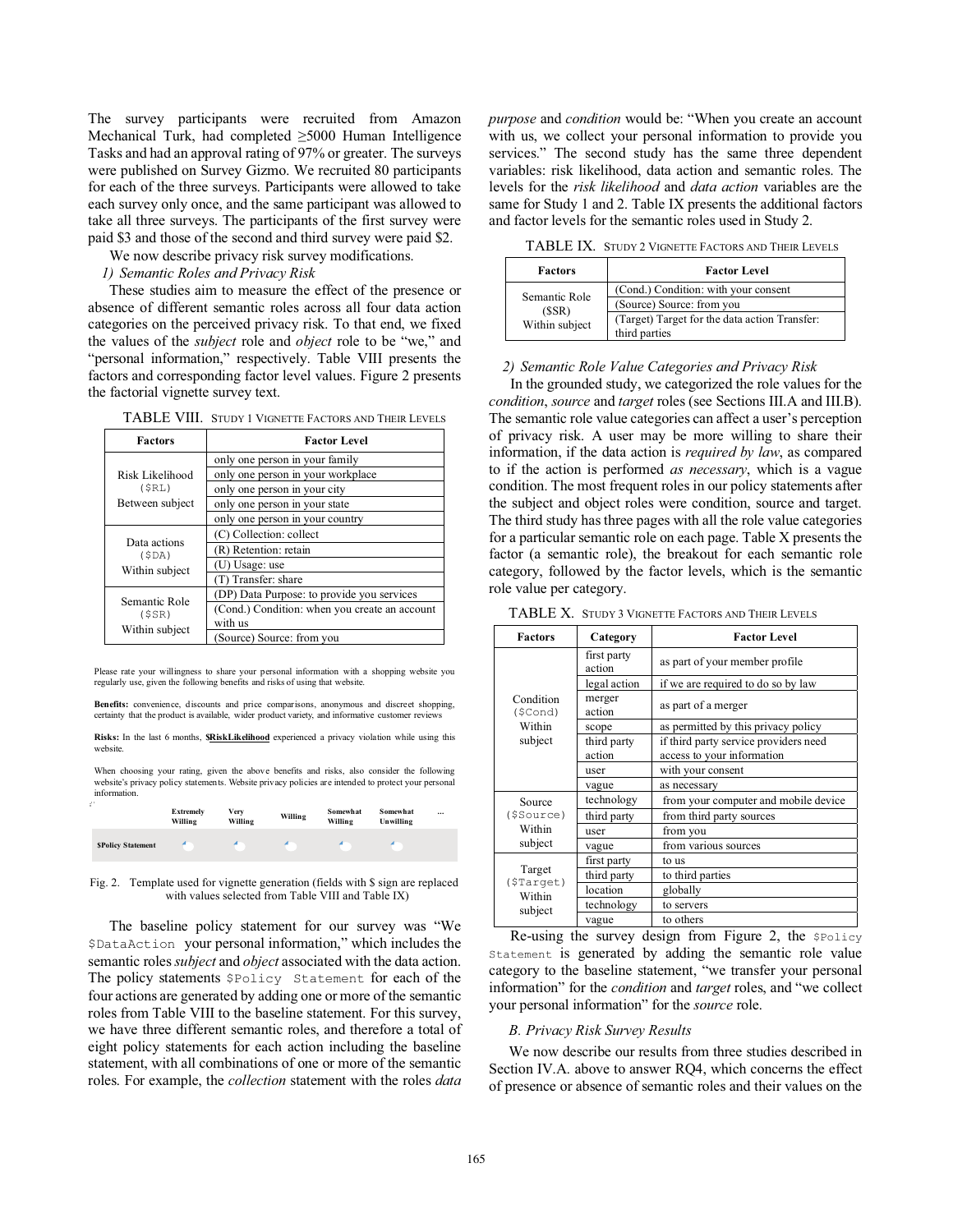user's perception of privacy risk. We report the survey results in two separate series: the first series measures the effect of the four data action categories and the condition, source, purpose and target roles on perceived privacy risk; and the second series measures the changes in privacy risk due to different role values for the condition, source and target roles.

*1) Data Action Categories and Semantic Roles* 

The first and second studies described in Section IV.A.1 measure the effect of the presence and absence of the condition, source, purpose and target roles on the participant's willingness to share their information.

Equation 1 is our main additive regression model for studies 1 and 2 with a random intercept grouped by participant's unique ID  $(\epsilon)$ , the independent within-subjects measure  $\epsilon_{\text{RL}}$ , which is the likelihood of a privacy violation, and \$DA, which is the data action, and \$SR, which is the semantic role (see Tables VIII and IX). The additive model formula defines the dependent variable  $$Wts$  (willingness to share) in terms of the intercept  $\alpha$  and a series of components, which are the independent variables. Each component is multiplied by a coefficient (β) that represents the weight of that variable in the formula. The formula in Eq. 1 is simplified as it excludes the dummy (0/1) variable coding for the reader's convenience.

$$
$WLS = \alpha + \beta_R$RL + \beta_{DA}$DAA + \beta_{DA}$SR + \varepsilon
$$
 (1)

Tables XI and XII present the results for the baseline statement "We \$DataAction your personal information." In Tables XI and XII, the row baseline  $+$  semantic role(s) presents the value of the coefficient for the statement which is constructed by adding the semantic role(s) to the baseline statement. A positive coefficient signifies an increase in \$WtS and a negative coefficient represents a decrease in  $\frac{1}{2}$  wts over the baseline.

| Term                                  | Coeff.                               | <b>Stand. Error</b> |
|---------------------------------------|--------------------------------------|---------------------|
| Intercept (DataAction-collect)        | 4.588***                             | 0.378               |
| Risk: only 1 person in your workplace | $-0.242$                             | 0.524               |
| Risk: only 1 person in your city      | $-0.697$                             | 0.524               |
| Risk: only 1 person in your state     | 0.197                                | 0.524               |
| Risk: only 1 person in your country   | 0.021                                | 0.524               |
| Data Action: retain                   | 0.097                                | 0.068               |
| Data Action: transfer                 | $-0.413***$                          | 0.068               |
| Data Action: use                      | 0.039                                | 0.068               |
| Baseline+condition                    | 0.006                                | 0.096               |
| Baseline+condition+purpose            | $0.397***$                           | 0.096               |
| Baseline+condition+purpose+source     | $-0.444***$                          | 0.096               |
| Baseline+condition+source             | 0.016                                | 0.096               |
| Baseline+purpose                      | $0.478***$                           | 0.096               |
| Baseline+purpose+source               | $0.313***$                           | 0.096               |
| Baseline+source                       | $-0.794***$                          | 0.096               |
| *n $\sim$ 05 **n $\sim$ 01            | $***\sim 001$ $A-Comovhot$ Unwilling |                     |

TABLE XI. STUDY 1 MULTILEVEL MODELING RESULTS

\*p≤.05 \*\*p≤.01 \*\*\*p≤.001, 4=Somewhat Unwilling

We observe that adding the source role to the baseline statement (e.g., from you) decreases the participant's willingness to share. In addition, specifying the purpose role in any situation increases the willingness to share. Participants were less willing to provide their information when their data can be transferred as compared to when their data is collected by the website. Table XII presents the modeling results for Study 2.

TABLE XII. STUDY 2 MULTILEVEL MODELING RESULTS

| Term                                  | Coeff.     | <b>Stand. Error</b> |
|---------------------------------------|------------|---------------------|
| Intercept (DataAction-collect)        | $3.795***$ | 0.354               |
| Risk: only 1 person in your workplace | 0.078      | 0.496               |
| Risk: only 1 person in your city      | 1.340      | 0.481               |
| Risk: only 1 person in your state     | 0.791      | 0.488               |
| Risk: only 1 person in your country   | 0.088      | 0.488               |
| Data Action: retain                   | $-0.222$   | 0.088               |
| Data Action: transfer                 | $-1.341$   | 0.088               |
| Data Action: use                      | $-0.328$   | 0.088               |
| Baseline+condition                    | $0.744***$ | 0.088               |
| Baseline+source                       | 0.081      | 0.088               |
| Baseline+target                       | $-0.141$   | 0.149               |
| Baseline+condition+source             | $0.784***$ | 0.088               |
| Baseline+condition+target             | $0.684***$ | 0.149               |
| Baseline+source+target                | $-0.104$   | 0.149               |
| Baseline+condition+source+target      | $0.659***$ | 0.149               |

\*p≤.05 \*\*p≤.01 \*\*\*p≤.001, 4=Somewhat Unwilling

In Study 2, we observe that adding the condition role, which concerns seeking consent from the user before their data is acted upon, considerably increases the participant's willingness to share their information. In both surveys, we did not observe any statistically significant difference among the levels of the factor *risk likelihood*.

*2) Semantic Role Value Categories* 

We now report results from Study 3 to measure the effect of role values on perceived privacy risk. The policy statements for this survey were generated by adding the role value category to the baseline statement, "we transfer your personal information" for the condition and target roles, and "we collect your personal information" for the source role.

In equations 2.1, 2.2, and 2.3 below we present our main additive regression models for study 3, with a random intercept grouped by participant's unique ID  $(\epsilon)$ , the independent withinsubjects measure  $$RL$ , which is the likelihood of a privacy violation, and \$DA, which is the data action, and \$Cond which is the condition role, \$Source which is the source role, \$Target which is the target role, (see Table X).

|  |  |  |  | $\frac{1}{2}WtS = \alpha + \beta_R \frac{1}{2}RL + \beta_{DA} \frac{1}{2}DA + \beta_{DA} \frac{1}{2}Cond + \epsilon$ | (2.1) |
|--|--|--|--|----------------------------------------------------------------------------------------------------------------------|-------|
|  |  |  |  | $\frac{1}{2}WtS = \alpha + \beta_R$ \$RL + $\beta_{DA}$ \$DA + $\beta_{DA}$ \$Source + $\epsilon$                    | (2.2) |
|  |  |  |  | $\frac{1}{2}WtS = \alpha + \beta_R$ \$RL + $\beta_{DA}$ \$DA + $\beta_{DA}$ \$Target + $\epsilon$                    | (2.3) |
|  |  |  |  |                                                                                                                      |       |

The baseline for the condition category is "first party," the baseline source is "technology," and the baseline target is "first party." The results appear in Table XIII.

We observe from Table XIII that when information will be transferred on condition of a user consent action, as required by law, or as permitted by the policy, elsewhere, the user's willingness to share increases above the baseline. On the other hand, third-party condition ("if third party service providers need access to your information") decreases the willingness to share below the baseline, whereas the differences between merger and vague condition as compared to the baseline condition are not statistically significant. We observed that the user's willingness to share increases when the information is collected from the user, directly, as compared to when it is collected from their computer or mobile device. With respect to the target role, the user's willingness to share decreases when the information is transferred to third parties, or the target role value is vague.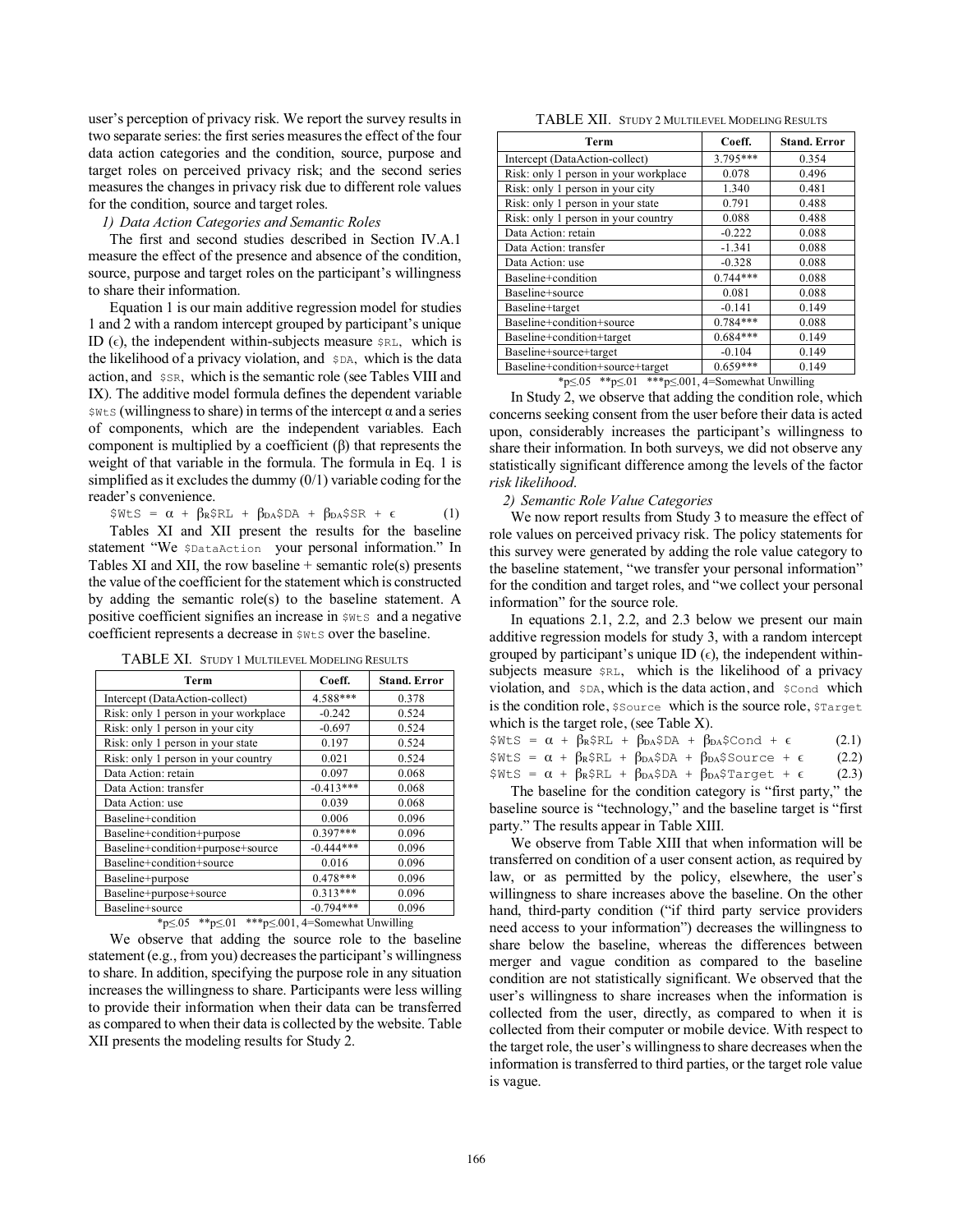| Term                                                      | Coeff.                                                                                               | <b>Stand. Error</b>   |  |  |  |  |
|-----------------------------------------------------------|------------------------------------------------------------------------------------------------------|-----------------------|--|--|--|--|
| Semantic Role: Condition, baseline: "first party action"  |                                                                                                      |                       |  |  |  |  |
| Intercept (first party)                                   | $3.113***$                                                                                           | 0.355                 |  |  |  |  |
| Condition: legal                                          | 1.788***                                                                                             | 0.196                 |  |  |  |  |
| Condition: merger                                         | $-0.188$                                                                                             | 0.196                 |  |  |  |  |
| Condition: scope                                          | $0.775***$                                                                                           | 0.196                 |  |  |  |  |
| Condition: third party                                    | $-0.875***$                                                                                          | 0.196                 |  |  |  |  |
| Condition: user                                           | $2.213***$                                                                                           | 0.196                 |  |  |  |  |
| Condition: vague                                          | $-0.150$                                                                                             | 0.196                 |  |  |  |  |
| Semantic Role: Source, baseline: "technology"             |                                                                                                      |                       |  |  |  |  |
| Intercept (technology)                                    | $2.325***$                                                                                           | 0.399                 |  |  |  |  |
| Source: third party                                       | 0.100                                                                                                | 0.173                 |  |  |  |  |
| Source: user                                              | $2.000***$                                                                                           | 0.173                 |  |  |  |  |
| Source: vague                                             | 0.163                                                                                                | 0.173                 |  |  |  |  |
| Semantic Role: Target, baseline: "first party"            |                                                                                                      |                       |  |  |  |  |
| Intercept (first party)                                   | $3.245***$                                                                                           | 0.330                 |  |  |  |  |
| Target: location                                          | $-1.775***$                                                                                          | 0.159                 |  |  |  |  |
| Target: technology                                        | $-0.050$                                                                                             | 0.159                 |  |  |  |  |
| Target: third party                                       | $-1.438***$                                                                                          | 0.159                 |  |  |  |  |
| Target: vague<br>$44 - 01$<br>$\sim$ $\sim$ $\sim$ $\sim$ | $-1.525***$<br>$\phi$ $\phi$ $\phi$ $\rightarrow$ $\Delta$ $\Delta$ $\uparrow$ $\uparrow$ $\uparrow$ | 0.159<br>1.11<br>.11. |  |  |  |  |

\*p≤.05 \*\*p≤.01 \*\*\*p≤.001, 4=Somewhat Unwilling

## V. THREATS TO VALIDITY

Construct validity addresses whether what we measure is actually the construct of interest [33]. To mitigate threats to construct validity, the annotations were performed by one author and then checked by the other author. The privacy risk framework we use for our studies assumes that a person's willingness to share their information corresponds to their acceptance of the risk [6], which was also used in other studies by Acquisti and Knijnenburg to measure risk related to privacy [1, 21]. As noted by Bhatia et al. [6], semantic scale anchor labels used for the dependent variable  $swts$  in the risk surveys could be interpreted differently by participants [10]. To mitigate this threat, we designed our independent factors \$RL, \$DA, \$SR, \$Cond, \$Source, and \$Target as within-subject factors, such that all the participants see and respond to all levels of the independent variables. Subject-to-subject variability is accounted for in our analysis by the random intercept.

Internal validity concerns whether our correlation of the independent and dependent variables is valid [33]. Selecting the number of vignettes to be rated by a participant must take into account multiple factors, including fatigue experienced by the participant, which affects internal validity [31, 27]. We therefore conducted two studies, wherein participants rated different semantic roles and had to rate 32 and 20 statements, respectively, rather than a single study where they had to rate more than 45 statements at one time. In our risk perception studies, we randomized the order of vignettes and the order of questions in each vignette to mitigate confounding effects. We conducted the privacy risk surveys using statements constructed by adding and removing different semantic roles to a baseline statement with the same subject, action, and object. Even though these statements were grammatically correct, they sometimes lacked coherence due to missing contextual information. For example, the statement, "We transfer your personal information, if you are an executive member," is grammatically correct, however, it lacks context to understand executive membership. We limited the context, because additional context can become a confounding factor and affect the risk perception measurements.

The extent to which we can generalize results refers to external validity [33]. We analyzed five privacy policies in this study. We reached saturation in semantic roles after we analyzed the first two privacy policies, Barnes and Noble and Costco. Barnes and Noble policy contained fourteen out of the 17 total semantic roles we identified across all five policies, and Costco contained three additional semantic roles (instrument, retention location, retention property) not present in Barnes and Noble policy. We did not identify any new semantic roles in the other three policies (JCPenny, Lowes, Overstock). Policies not in our dataset and in different domains could contain new semantic roles and syntactic patterns that we did not observe. Similarly, requirements from other domains could contain additional semantic roles. We believe that the list of semantic roles, their categorization and the list of syntactic patterns that we discovered is only complete for our dataset, whereas new policies or requirements documents could require additional analysis. For our risk surveys, our target population is the average U.S. Internet user. As compared to the 2015 PEW Internet and American Life Survey data of US Internet users, the participants that we recruited from Amazon Mechanical Turk had less reported Asian, Black and Hispanic participants [24]. In our risk surveys, 58%-80% of the participants reported their ethnicity as White. Privacy risk perceptions that are affected by ethnicity might therefore be skewed in our study.

# VI. DISCUSSION, CONCLUSION AND FUTURE WORK

In this paper, we manually annotated and analyzed five privacy policies to identify the different semantic roles and their values attached to the four different categories of data actions: collection, retention, use and transfer. From a total 281 instances of data action, we identified 17 unique semantic roles which occur 878 times. The expected roles for the four categories of data action were subject, information, condition, and purpose. In addition, collection actions frequently have the source role to indicate *from where* the information was collected, and transfer actions have the target role to indicate *to where* the information was transferred. Missing values for these roles in a data practice statement leads to incompleteness in the data practice description and thus become a source of ambiguity. From our analysis, we observe that nearly 32% of retention statements were incomplete with respect to the subject role. In addition, 45% of transfer statements were incomplete with respect to the condition role, and 19% of usage statements were incomplete with respect to the purpose role. We also observed that multiple lexical and syntactic patterns can be used to specify the same semantic role, and in other instances the same pattern can be used to specify different semantic roles. For instance, the pattern to [value] specifies a data purpose in 98.3% of instances when attached to a usage action, and specifies a target in 86.1% of instances when attached to a transfer action. Patterns, such as if [value] and when [value], are used to specify a condition, irrespective of the action category to which they are attached.

We conducted three studies to measure the effect of semantic roles and role values by category on perceived privacy risk.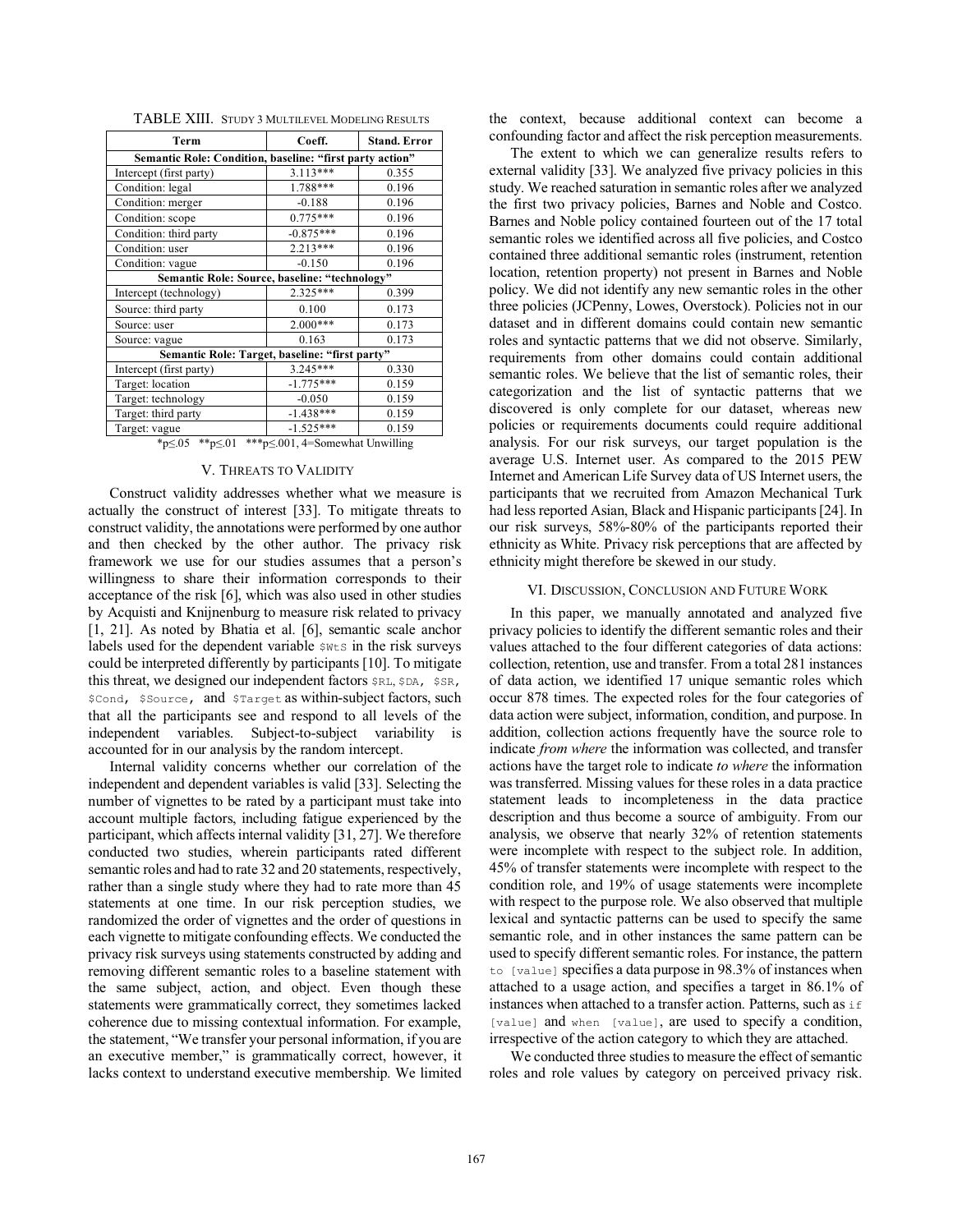From these studies, we observe that describing the purpose for which the user's data will be acted upon considerably increases the user's willingness to share their information. Similarly, specifying that the user's data will be acted upon only under the condition that the user has consented, increases the willingness to share information. In Study 1, adding the source role with the value "from you" decreased the user's willingness to share their information. In this survey, there was no other value of the *source* role. One explanation may be that participants assume that the source suggests the collected information is more sensitive or personal, or that it is collected automatically without user consent. In Study 2, we observed that adding the condition role, which concerns seeking consent from the user before their data is acted upon, considerably increases the participant's willingness to share their information. In Study 2 we also saw an increase in participant's willingness to share their information when the source was added to the baseline statement, as compared to Study 1 where the condition was "when you create an account with us." The participants see multiple statements on the same page in the survey which includes the statements with conditions. The condition value in Study 2 "with your consent" could have primed participants to think about the other statements more positively.

In Study 3, we observe that participant's willingness to share increases when the information is collected from the user directly, as compared to when the information is collected from third parties, or when the source of the information is vague. Participants were also shown multiple sources from which their information could be collected, including from their devices, third parties, and instances where the source role value is vague. These additional sources may have implied that "from you" excludes automated sources in which participants would not be directly involved in the collection process, in other words, there was an anchoring effect. By comparing the sources from which their information is collected, the users may have felt that they have more control over their information, when they directly provide it to the website, as compared to information about them that can be collected by the website from other sources outside their control. Participants were most willing to share their information when they consented to the transfer, or when the transfer was required by law. In addition, participants perceived the least risk when the information was being transferred to the first party company, compared to other targets.

The content analysis technique described in this paper can be used with requirements documents from other domains to build a semantic frame representation for those domains and to consequently identify incompleteness in requirements other than data practices. In future work, we envision using the annotation technique and the findings from this paper to build a corpus of semantic frames for data practices, and then studying ways to develop an automatic role labelling system for privacy policies. The semantic roles that we identified in this study can be used as a starting point to annotate roles in other privacy policies, and to determine when a role dataset reaches saturation. In addition, we believe that the lexical and syntactic patterns that we identified in this paper can be used as features to automate role labeling.

# APPENDIX A: EXTRACTED SEMANTIC ROLES

We identified 17 total semantic roles in our analysis, six of which are described in Section III.B. The remaining roles are as follows:

- Action location: The location where the action is performed.
- Comparison: Comparison of the action with other action(s).
- Constraint: The restrictions on the action.
- Duration: The duration for which the action will be performed.
- Exception: Describes an exception to the action.
- Retention property: This role describes how the information is retained. Example role value from Costco policy: *separately from other member databases*.
- Hypernymy: A more generic semantic role value with specific values.
- Instrument: The medium with which the action is performed.
- Negation: The presence of this role signals that the action will not be performed.
- Retention location: The location at which the object of the retention action is retained.
- Time of action: The time at which the action is performed.

## APPENDIX B: SEMANTIC ROLES FREQUENCY

The following table presents statistics, including: the total number of data actions identified in each data action category (Total); the number of role value instances for the most frequent roles and the total number of roles attached to each data actions category (Total Roles), for each policy.

| Policy        | $Cat-$<br>egory | <b>Total</b>   | Sub-<br>ject   | Ob-<br>ject    | Cond<br>-ition | Pur-<br>pose   | <b>Total</b><br><b>Roles</b> |
|---------------|-----------------|----------------|----------------|----------------|----------------|----------------|------------------------------|
|               | C               | 30             | 29             | 30             | 16             | 6              | 89                           |
| <b>Barnes</b> | R               | $\overline{7}$ | 6              | $\overline{7}$ | $\overline{4}$ | $\overline{3}$ | 24                           |
| and<br>Noble  | U               | 22             | 20             | 22             | $\overline{4}$ | 17             | 69                           |
|               | T               | 24             | 18             | 24             | 12             | $\mathbf{1}$   | 76                           |
|               | $\mathbf C$     | 16             | 13             | 16             | $\overline{4}$ | $\overline{2}$ | 38                           |
|               | R               | $\overline{4}$ | $\mathbf{1}$   | $\overline{4}$ | $\mathbf{0}$   | $\mathbf{0}$   | 10                           |
| Costco        | U               | 16             | 14             | 16             | 5              | 12             | 49                           |
|               | T               | 28             | 24             | 27             | 20             | $\overline{4}$ | 97                           |
|               | $\mathbf{C}$    | 20             | 19             | 20             | 9              | $\overline{2}$ | 69                           |
| JC            | $\overline{R}$  | 1              | $\mathbf{1}$   | 1              | $\theta$       | $\mathbf{0}$   | $\overline{c}$               |
| Penny         | U               | 19             | 13             | 19             | $\mathbf{0}$   | 17             | 51                           |
|               | T               | 12             | 10             | 12             | $\overline{4}$ | $\overline{3}$ | 40                           |
|               | $\mathbf C$     | 14             | 14             | 14             | 3              | $\overline{c}$ | 52                           |
|               | $\mathbb{R}$    | 5              | 3              | 5              | $\overline{c}$ | $\overline{c}$ | 13                           |
| Lowes         | U               | 12             | 10             | 12             | $\theta$       | 10             | 34                           |
|               | T               | 15             | 14             | 15             | 10             | $\overline{c}$ | 52                           |
|               | $\mathcal{C}$   | 10             | 10             | 10             | $\overline{4}$ | $\overline{c}$ | 32                           |
| Over-         | R               | $\overline{c}$ | $\overline{c}$ | $\overline{c}$ | 1              | $\theta$       | 6                            |
| stock         | U               | 16             | 16             | 16             | $\mathbf{1}$   | 13             | 46                           |
|               | T               | 8              | 8              | 8              | 3              | $\mathbf{0}$   | 29                           |
| Total         |                 | 281            | 245            | 280            | 102            | 98             | 878                          |

TABLE B.I. FREQUENCY OF SEMANTIC ROLES ACROSS POLICIES

C: Collection, R: Retention, U: Usage, T: Transfer

## **ACKNOWLEDGMENT**

We thank the CMU RE Lab for their helpful feedback. This research was funded by NSF Frontier Award #1330596 and NSF CAREER Award #1453139.